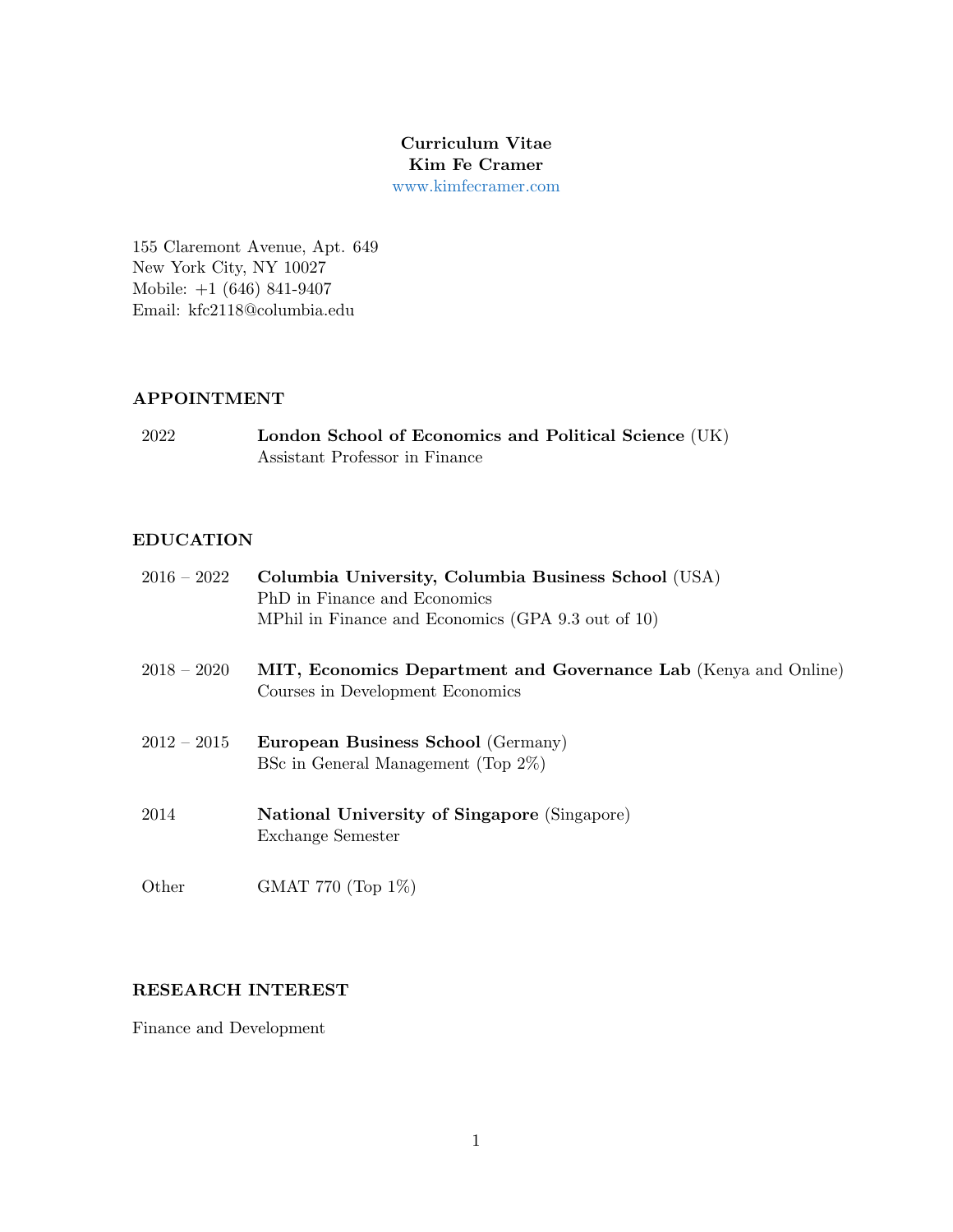#### JOB MARKET PAPER

#### Bank Presence and Health

Featured on the [World Bank Development Impact Blog](https://blogs.worldbank.org/impactevaluations/role-financial-sector-improving-households-health-guest-post-kim-fe-cramer?cid=SHR_BlogSiteShare_EN_EXT)

What role does bank presence play in improving health? To explore this question, I use a policy of the Reserve Bank of India from 2005 that incentivizes banks to set up new branches in underbanked districts, defined as having a population-to-branch ratio larger than the national average. In a regression discontinuity design, I compare households in districts just above and just below the national average. Six years after the policy introduction, households in treatment districts are a third less likely to be affected by an illness in a month. They miss fewer days of work or school due to an illness and have lower medical expenses. Ten years after the policy was introduced, I observe persistently lower morbidity rates, higher vaccination rates, and lower risks associated with pregnancies. I provide evidence that two previously understudied aspects of banking contribute to the effect: households gain access to health insurance and health care providers gain access to credit. In equilibrium, I observe an increase in health care demand and supply.

#### JOB MARKET PAPER PRESENTATIONS

| 2022 | AFA Poster Session, Bocconi University Finance Department, Cornell University  |
|------|--------------------------------------------------------------------------------|
|      | Finance Group, European Economics Association Meeting, GRAFSI Zurich,          |
|      | HEC Paris Finance Department, Household Finance Workshop Frankfurt,            |
|      | IESE Business School Finance Department, John Hopkins SAIS, Northwestern       |
|      | University Kellogg Finance Department, London School of Economics and          |
|      | Political Science Finance Department, NOVAFRICA Conference on Economic         |
|      | Development, NYU Abu Dhabi Economics Department, Rice University Jonas         |
|      | Graduate School of Business Finance Department, University of Southern         |
|      | California Marshall School of Business Finance Department, University of Texas |
|      | Austin McCombs School of Business Finance Department, Washington University    |
|      | Olin Business School Finance Department, World Bank Development Research Group |
| 2021 | Applied Young Economist Webinar (AYEW), CEPR European Conference on            |
|      | Household Finance, Columbia Development Economics Seminar, Columbia            |
|      | Finance Seminar, Development and Political Economics SF Bay Area PhD           |
|      | Student Conference (DevPEC), European Finance Association (EFA) Doctoral       |
|      | Tutorial, IIM Calcutta-NYU Stern India Research Conference, International      |
|      | Conference on Globalization and Development (GlaD), Macro Finance Society      |
|      | Workshop PhD Session, London Business School Transatlantic Doctoral Conference |
| 2020 | Columbia Finance Seminar, North East Universities Development Consortium       |
|      | (NEUDC), Universitat Pompeu Fabra Internal Applied Economics Seminar,          |
|      | Webinar Series in Finance and Development (WEFIDEV)                            |
| 2019 | Columbia PhD Finance Seminar, Columbia Development Colloquium                  |
|      |                                                                                |

Discussants: Emily Breza (Harvard), Arpit Gupta (NYU), and Miriam Bruhn (World Bank)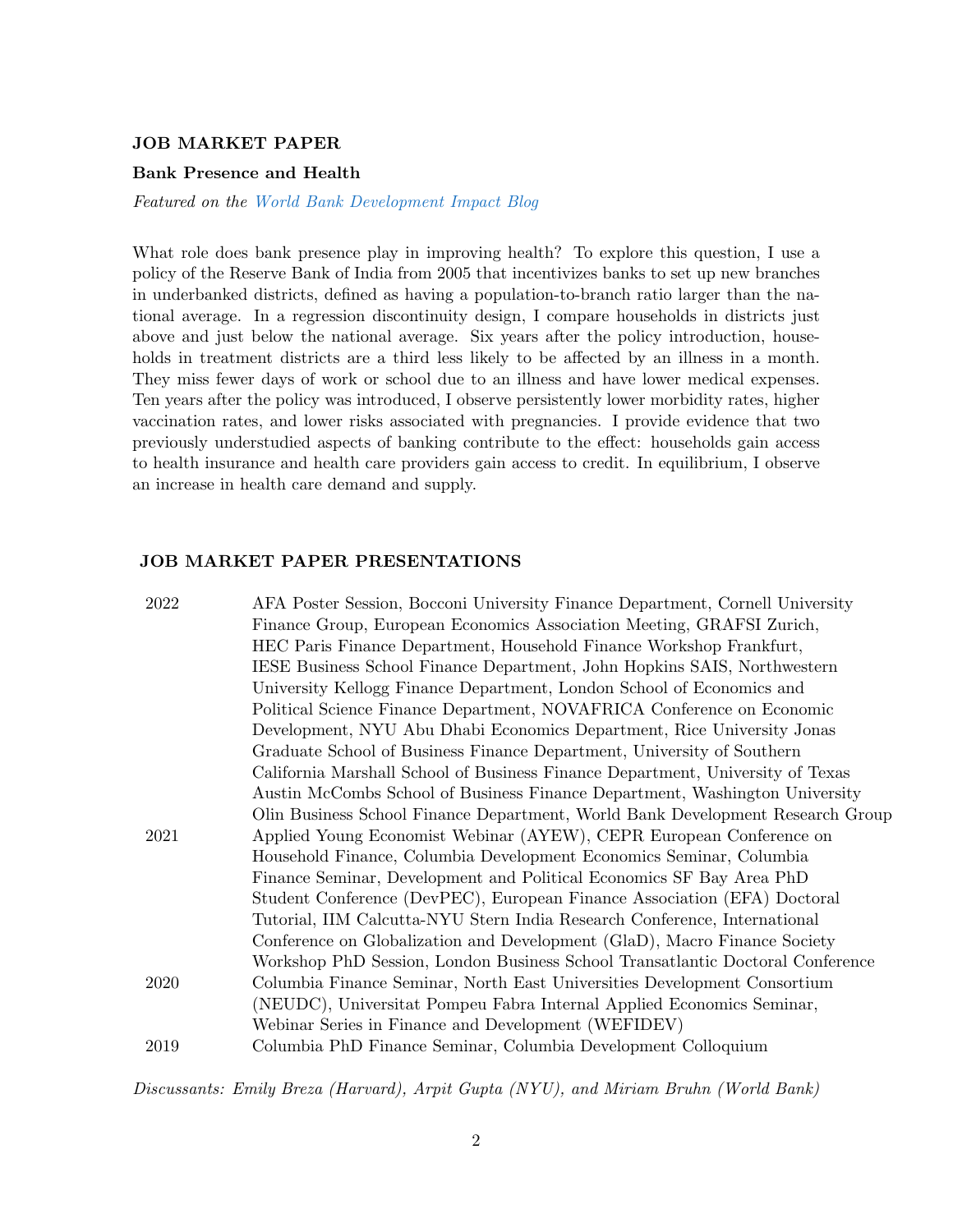### WORK IN PROGRESS

## Health Insurance Subsidies and Asymmetric Information: Experimental Evidence from Kenya

Co-authors Lorenzo Casaburi (University of Zurich) and Jack Willis (Columbia University) Stage Funding secured (USD 900,000), IRB approval obtained, research started

Health insurance products often suffer from low demand at commercial prices. Should they be subsidized? On the demand side, this depends on how subscribers benefit from insurance and whether their demand is too low conditional on price. On the supply side, subsidies may affect costs of insurance providers due to asymmetric information. Working with an innovative financial company in Kenya, we conduct a suite of randomized control trials. We evaluate the impact of health insurance on subscribers, and we test for the effect of subsidies on selection into insurance, moral hazard for marginal subscribers, and sunk cost effects for inframarginal subscribers.

#### Peer Effects in Deposit Markets

| Co-author | Naz Koont (Columbia University, PhD Student) |
|-----------|----------------------------------------------|
| Stage     | Paper available                              |

We provide first empirical evidence that consumer peer effects matter for banks' deposit demand. Using a novel measure that depicts for each county how exposed peers are to a specific bank in a given year, we tightly identify the causal effect of peer exposure on deposit demand through a fixed effects identification strategy. We address key empirical challenges such as time-invariant homophily. We find that a one percent increase in a bank's peer exposure leads to a 0.05 percent increase in deposit market share. This effect has become stronger over time with the rise of the internet and social media, which facilitate cross-county communication. Peer exposure is especially relevant for smaller banks and customers that have access to the internet.

#### The Pain of Paying Taxes Early: Evidence from Ecuadorian Firms

|       | Co-authors Rebecca DeSimone (London Business School) and Néstor Villacreses Rondal |
|-------|------------------------------------------------------------------------------------|
|       | (Ecuadorian Tax Authority)                                                         |
| Stage | Data analysis                                                                      |

Tax incidence distorts firm incentives, but does the timing of tax payments? If firms are financially constrained, earlier tax payments could limit the amount available to invest or to buffer adverse events. We use quasi-exogenous variation in the amount that firms in Ecuador withhold from their suppliers at the transaction level. This allows us to study the effect of paying more taxes upfront instead of at the annual tax filing on supplier-level outcomes, including investment and survival. While tax withholding is a key strategy to increase government oversight and tax revenue, we assess whether it needs to be weighed against unintended consequences.